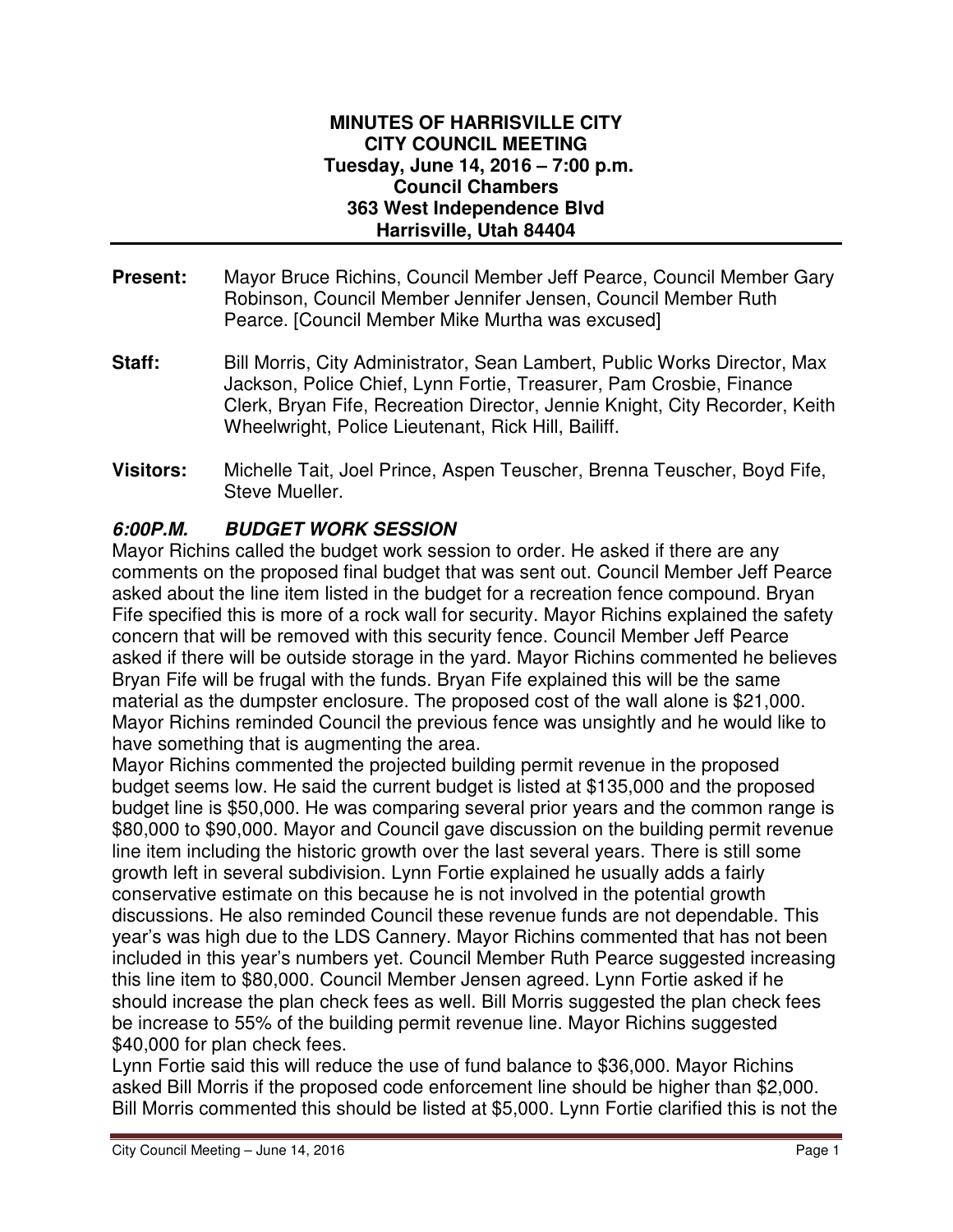wage; the wage portion is included under part time wages in administration. Bill Morris further explained this is the clean up portion of the code enforcement. Mayor Richins commented about how pleased he is with the new code enforcement officer and stated this will help improve things in the future.

Mayor Richins said Class C Road expenses are listed at \$500,000. He asked Sean Lambert if this seemed appropriate. Lynn Fortie explained that this was always requested by Gene Bingham to include the full amount although this is never expended. Historic record shows they rarely spend from this account.

Council Member Jensen pointed out the Heritage Days line item is not an accurate reflection due to the celebration being held in June of last year. Most of the expenditure was from the FY2015 budget. She expressed concern with the reduced amount Council agreed on in previous work sessions. She inquired whether or not to purchase the tshirts out of the current year budget if there will be a surplus. Lynn Fortie said he does not have the final numbers available for the current year but it is looking like there will be a healthy surplus. Council Member Jensen said she would like to increase the Heritage Days budget back up because the hypnotist is going to cost about \$1,000 and the current \$5,000 budget will likely go over. Council Member Ruth Pearce suggested increasing this back to the original \$10,000. Mayor Richins agreed this line item will likely go over because the current fiscal year does not reflect accurate numbers. Council Member Ruth Pearce said it wouldn't hurt anything to increase this; there is no obligation to spend it all. Council Member Jeff Pearce said he is fine with the increase. Council Member Robinson disagreed with the proposed increase. Council Member Jensen pointed out they will go over if they do not increase this.

Mayor Richins pointed out the garbage fund has a healthy balance and with the recent increase this should continue.

Mayor Richins said we will hold out on the purchase of two police cars. Council Member Jensen said she is sure they will need to be replaced next year. Chief Jackson said if the problem that was discussed in earlier work sessions manifests itself, the cost of the repair will exceed the cars worth. They will deal with that if it happens. Council Member Jeff Pearce said the service shop should have warrantees on any work they caused. Chief Jackson said they paid the city a couple thousand dollars.

Council Member Jeff Pearce asked if the sewer fund will be increased incrementally over time. Mayor Richins asked Bill Morris if this has been implemented. Bill Morris said we are still covering the costs of the bond. Mayor Richins said this is a large bond. Sean Lambert pointed out they will likely have another in the future to cover EPA regulation costs.

Council Member Robinson asked what the use of fund balance would be now. Lynn Fortie said approximately \$35,000 with the proposed adjustments to building permit revenue and the Heritage Days increase.

Council Member Robinson asked what is the population of Pleasant View. Bill Morris said around 8,000. Council Member Robinson asked what our population is. Mayor Richins said around 6,000. Council Member Robinson then proposed a salary and wage increase for Mayor and Council based on the salary and wages of Pleasant View. He suggested doubling the salary and wages for Mayor and Council. Mayor Richins asked Council Member Robinson why he introduced this proposal when two months ago he wanted to decrease this line item. Council Member Robinson said to be consistent with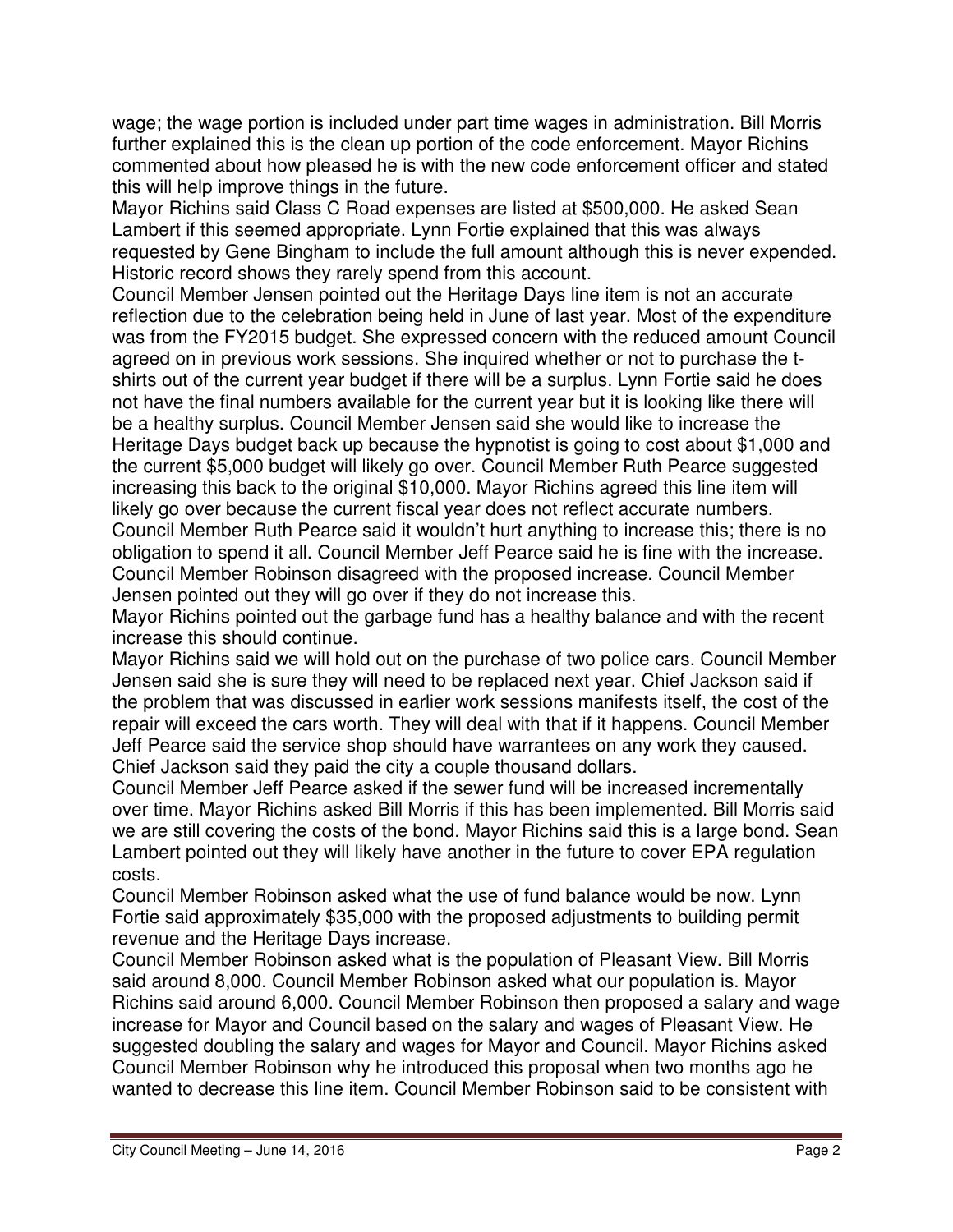other cities. Council Member Jensen said she feels the salaries and wages are fine. Mayor Richins asked if he has conducted any kind of unofficial survey. Council Member Jensen stated we are the lowest paid city but we are fine this way. Council Member Ruth Pearce said there are cities that are way out of line, but we are not one of these. Mayor Richins said if Council Member Robinson would like to do an unofficial survey between several cities he is welcome to do so, but comparing just one city is not necessarily an accurate comparison.

Lynn Fortie said a more accurate number for the use of fund balance would be \$41,000. Chief Jackson asked for clarification on the 1.5% merit increase for employees and whether this is included in the budget. Lynn Fortie said this does include the 1.5% merit increase.

Council Member Robinson asked if we have any police officers that live in the Layton or Clearfield area. Chief Jackson said there are a couple of officers that live in Davis County.

Mayor Richins suggested moving into the Heritage Days discussion if there is no further budget discussion. Council Member Jensen agreed.

Council Member Ruth Pearce asked if Council Member Jensen had any follow-up information on entertainment. Council Member Jensen said she talked to four different hypnotists; two were \$800 and two were \$1000. Council Member Jeff Pearce asked Council Member Jensen if she had any recommendation of which one. Council Member Jensen said all of them look fine and they all have short clips online where you can preview their work. Mayor Richins asked if she had any strong recommendations. Council Member Jensen said they all have something different to offer and they are all local. She can solicit bids for a future meeting.

Council Member Ruth Pearce asked about the food trucks. Council Member Robinson was going to contact food truck vendors. Council Member Jensen was going to provide a list of vendors. Mayor and Council agreed to offer a variety of food trucks vendors with reasonable pricing. Council Member Ruth Pearce suggested they setup at 5:00pm and begin serving at 6:00pm. Council Member Robinson suggested having them here at 4:00pm. Mayor Richins asked what time the saw dust scramble will be held. Mayor and Council gave discussion on how long the entertainment program should last.

Council Member Ruth Pearce suggested offering Bingo for one hour. Mayor Richins said he has the Family Feud game available that could be used. Council Member Ruth Pearce suggested having kid's games using tickets for free activities. Council Member Jensen said adding more events might be difficult with the short time frame they are facing. There would be a need for volunteers to run all of those activities.

Council Member Robinson asked if the disc golf course will be shut down for Heritage Days. Mayor and Council gave discussion as to why they might need to shut down the disc golf. Bryan Fife said he ropes off the area and includes signs on the ropes notifying residents of disc golf traffic. Council Member Jeff Pearce asked if there was going to be a disc golf tournament. Bryan Fife said he put on the tournament the last two years. Mayor Richins said they are not planning on a tournament this year.

Mayor Richins said there are no agenda items for the regularly scheduled meeting on June  $28<sup>th</sup>$  so the next Heritage Days work session will be held the first meeting in July with the celebration less than a month away from that meeting date. He suggested Council continue Heritage Days discussion through email.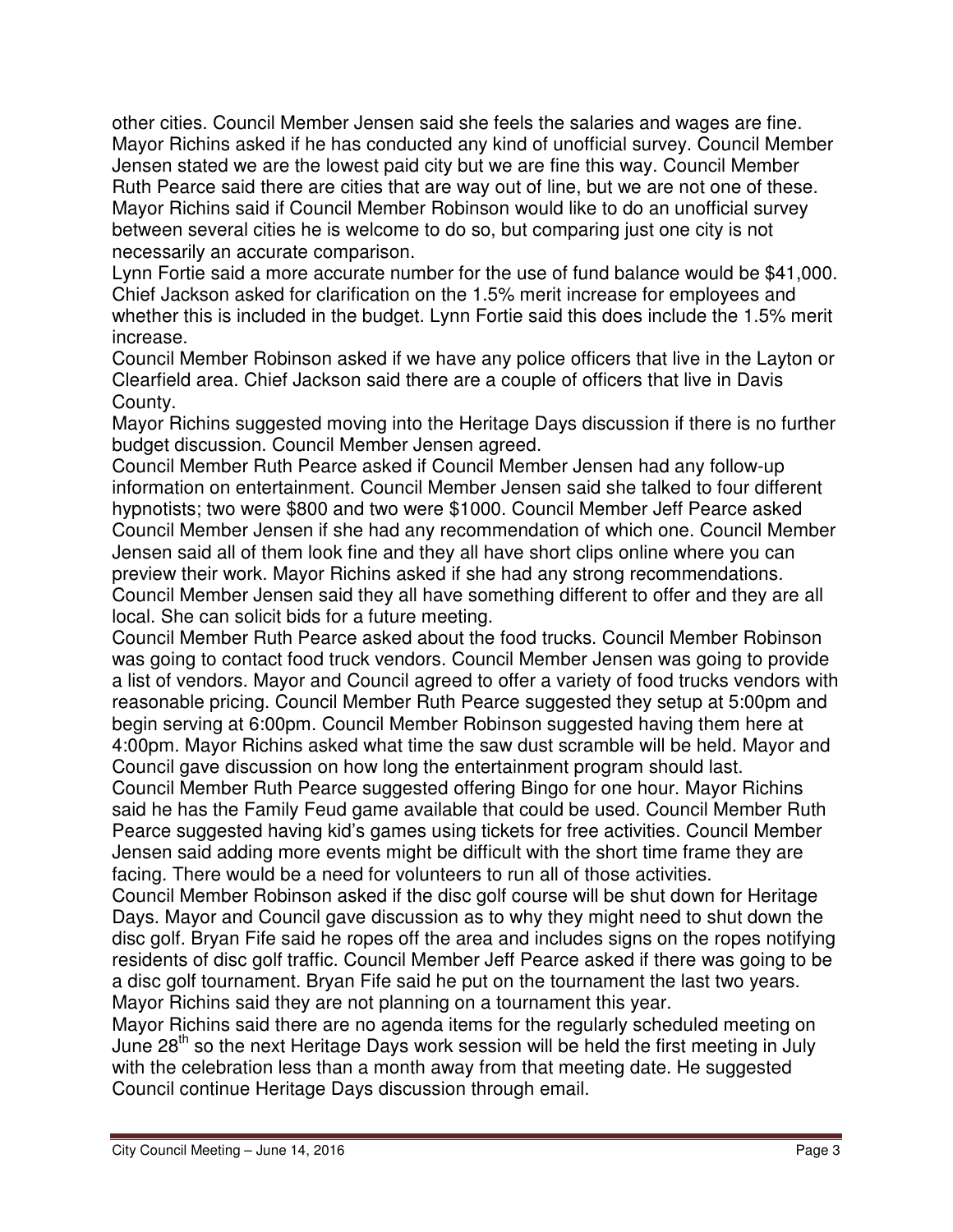Council Member Ruth Pearce asked if Walmart could donate prizes to give out during the hypnotist. Mayor Richins said he will need a list of items to request. Council Member Ruth Pearce asked about other donation assignments. Mayor Richins said unless assignments are made tonight, they won't have time to get things done. Council Member Jensen said last year she bought a certain dollar amount of gift certificates and the businesses matched that amount with a donation. She already has the Raptor certificates. Last year they collected gift cards from Zeppe's, Toad's, Arby's and Chili's. Mayor Richins said he will contact Chili's again this year. Council Member Robinson suggested contacting the new Burger King on 2700 North for donations. Mayor and Council gave discussion on the budget and time frame on activities. Council Member Jensen suggested having the saw dust scramble at 8:00pm and begin the dance immediately after. That way the times advertised in the Newsletter do not have to change. Pam Crosbie reminded Council the mass gathering permit has to be submitted 30 days prior to the event. Council Member Jeff Pearce asked if there is a fee for this permit. Council Member Jensen confirmed there is a fee and also a late fee if not submitted timely. Mayor Richins said if there is any more discussion they can address this in Mayor/Council Follow-up.

# **7:00 P.M. CITY COUNCIL MEETING**

# **1. Call to Order.**

Mayor Richins called the meeting to order and welcomed all visitors. Mayor Richins excused Council Member Murtha.

# **2. Opening Ceremony.**

Mayor Richins led the pledge of allegiance and conducted the opening ceremony.

# **3. Consent Items.**

**a.** Approve the minutes of May 24, 2016 as presented.

**MOTION: Council Member J. Pearce motioned to approve the minutes of May 24, 2016 as presented. Council Member Jensen seconded the motion. All Council Members voted aye. Motion passed.** 

# **4. Business Items.**

**a. PUBLIC HEARING**: **Discussion/possible action to approve Harrisville City Resolution 2016-06; a resolution adopting the FY 2015-16 amended budget for the fiscal year ending June 30, 2016.** 

Lynn Fortie explained the proposed changes to the current fiscal year's budget. This will reflect more accurate numbers on budget items so they are not out of line. He said he is available to answer any questions.

**MOTION: Council Member J. Pearce motioned to open the public hearing for discussion on Harrisville City Resolution 2016-06; a resolution adopting the FY 2015-16 amended budget for the fiscal year ending June 30, 2016. Council**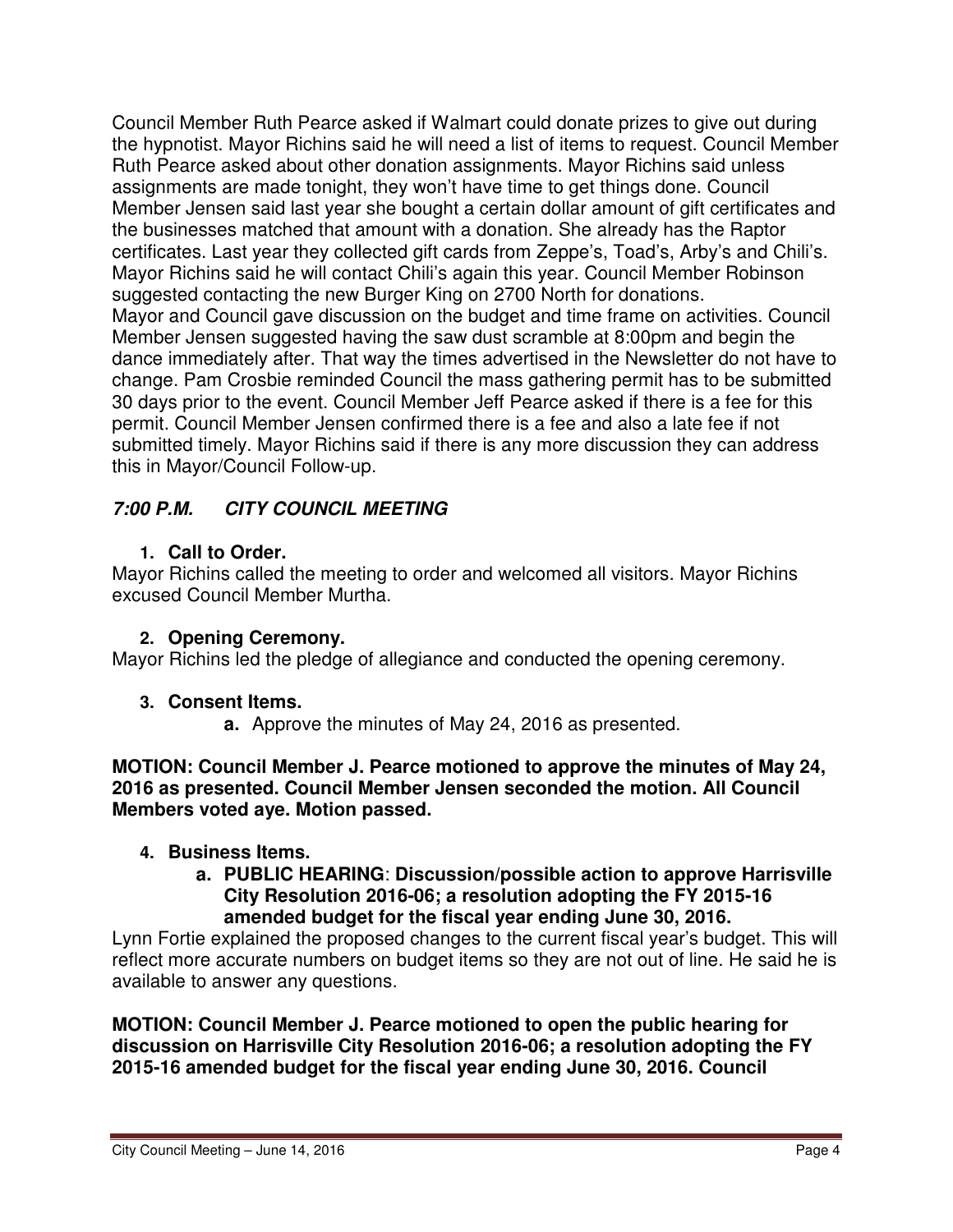**Member Robinson seconded the motion. All Council Members voted aye. Motion passed.** 

No public comments were offered.

**MOTION: Council Member R. Pearce motioned to close the public hearing. Council Member J. Pearce seconded the motion. All Council Members voted aye. Motion passed.** 

No further discussion was given.

**MOTION: Council Member Jensen motioned to approve Harrisville City Resolution 2016-06; a resolution adopting the FY 2015-16 amended budget for the fiscal year ending June 30, 2016. Council Member R. Pearce seconded the motion. A Roll Call vote was taken.** 

| <b>Council Member R. Pearce</b> | Yes |
|---------------------------------|-----|
| <b>Council Member Jensen</b>    | Yes |
| <b>Council Member Robinson</b>  | Yes |
| <b>Council Member J. Pearce</b> | Yes |

**Motion passed 4-0.** 

**b. PUBLIC HEARING**: **Discussion/possible action to approve Harrisville City Resolution 2016-07; a resolution adopting the FY 2016-17 final budget for the fiscal year ending June 30, 2017.**

Lynn Forte explained he received the official certified tax rate and entered the correct number which will decrease the use of fund balance as well as the changes that were previously discussed.

**MOTION: Council Member R. Pearce motioned to open a public hearing to discuss Harrisville City Resolution 2016-07; a resolution adopting the FY 2016-17 final budget for the fiscal year ending June 30, 2017. Council Member Robinson seconded the motion. All Council Members voted aye. Motion passed.** 

Ruth Pearce asked if the budget is available online. Jennie Knight said under the public notice section on the city's website.

Boyd Fife asked if the current budget will balance. He said he understood the Mayor explaining there will be \$35,000 out of the fund budget. He asked where this money will be coming from.

Mayor Richins explained this current year's budget will be ending with a surplus. Council Member Jensen confirmed there will be a surplus this year.

Mr. Fife said he had heard the Council was considering raising taxes. Bill Morris explained there is no property tax increase included in this final budget and that multiple hearing notices must be met and the final budget passed in August when a property tax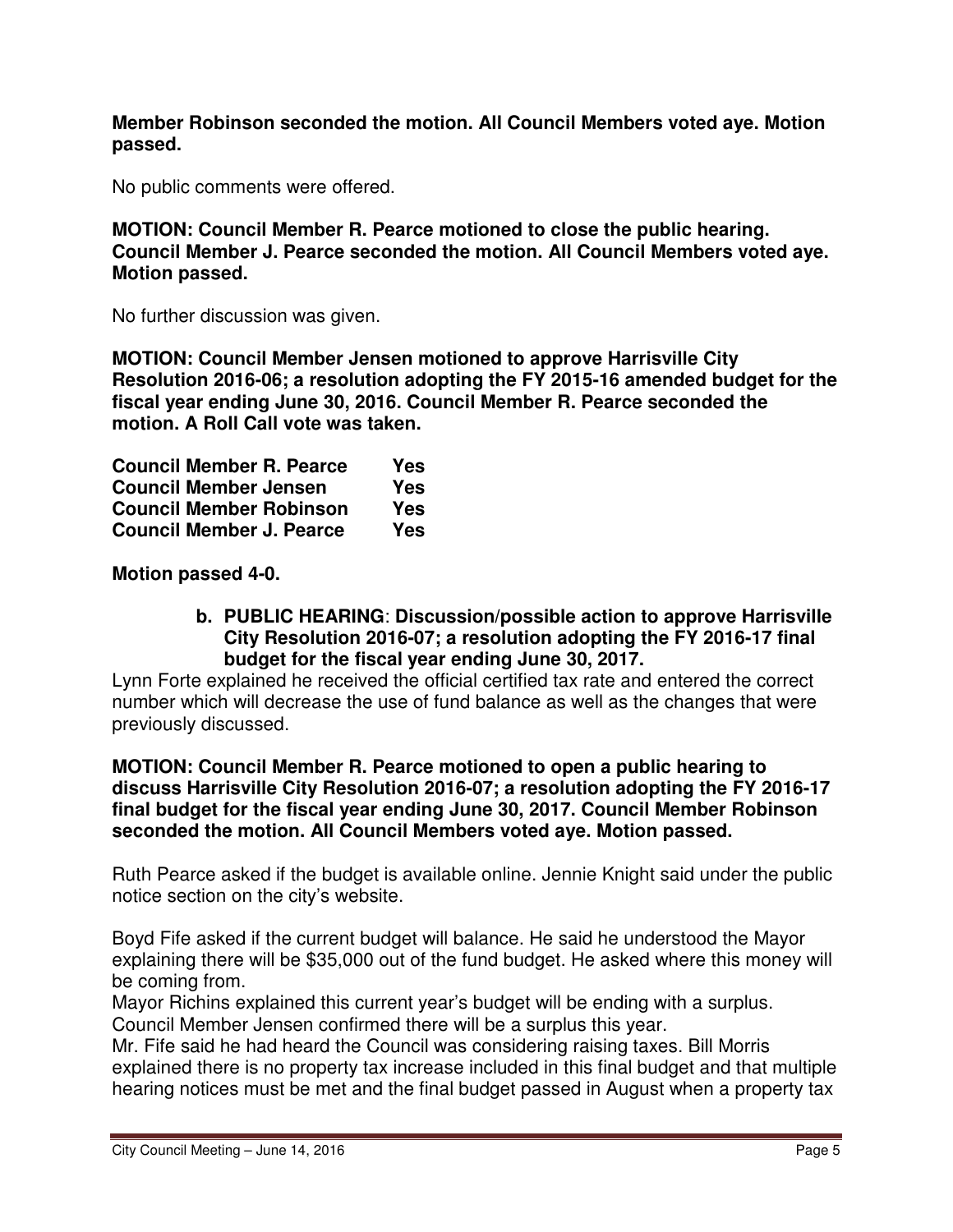increase is proposed. Mr. Fife said he has been hearing stories this was being considered.

Steve Mueller expressed his biggest concern is the increase in salaries for the Mayor and Council. He asked if the Mayor and Council are getting raises. He expressed his concern with the Mayor and Council receiving such pay. Years ago they served because they wanted to serve the citizens of their community. Now they are being paid for their service. He suggested reducing the salaries for Mayor and Council; saying maybe things don't need to be as high as they are.

Mayor Richins clarified there is an increase of about \$300 included in the budget based on a resolution that was passed years ago and never implemented until recently. He said the resolution bases the Mayor and Council salaried on years of service. Council receives a \$50 per year of service increase and \$250 for the Mayor. This is a built in increase.

#### **MOTION: Council Member R. Pearce motioned to close the public hearing. Council Member Jensen seconded the motion. All Council Members voted aye. Motion passed.**

No further discussion was given.

**MOTION: Council Member R. Pearce motioned to adopt Harrisville City Resolution 2016-07; a resolution adopting the FY 2016-17 final budget for the fiscal year ending June 30, 2017 with the amendments from the work session and the certified tax rate correction. Council Member Robinson seconded the motion. A Roll Call vote was taken.** 

| <b>Council Member R. Pearce</b> | Yes |
|---------------------------------|-----|
| <b>Council Member Jensen</b>    | Yes |
| <b>Council Member Robinson</b>  | Nο  |
| <b>Council Member J. Pearce</b> | Yes |

# **Motion passed 3-1.**

#### **c. General Plan Discussion**

Bill Morris said planning commission held a public hearing at the last meeting on the general plan. Better City's Adam Hughes presented this to planning commission. He would like to encourage the mixed use development for the future. Mayor and Council discussed the next step in the general plan discussion. Bill Morris said Better City will work up a proposal and suggested we request several other proposals. Rural Community Consultants can also submit a proposal and are willing to give a presentation if requested. Mayor Richins said we have had unofficial discussions with Better City and they would like to come present some of the things they have worked on to help other communities. He is hoping to have a presentation the first meeting in July. Bill Morris explained that Planning Commission held this required public hearing as the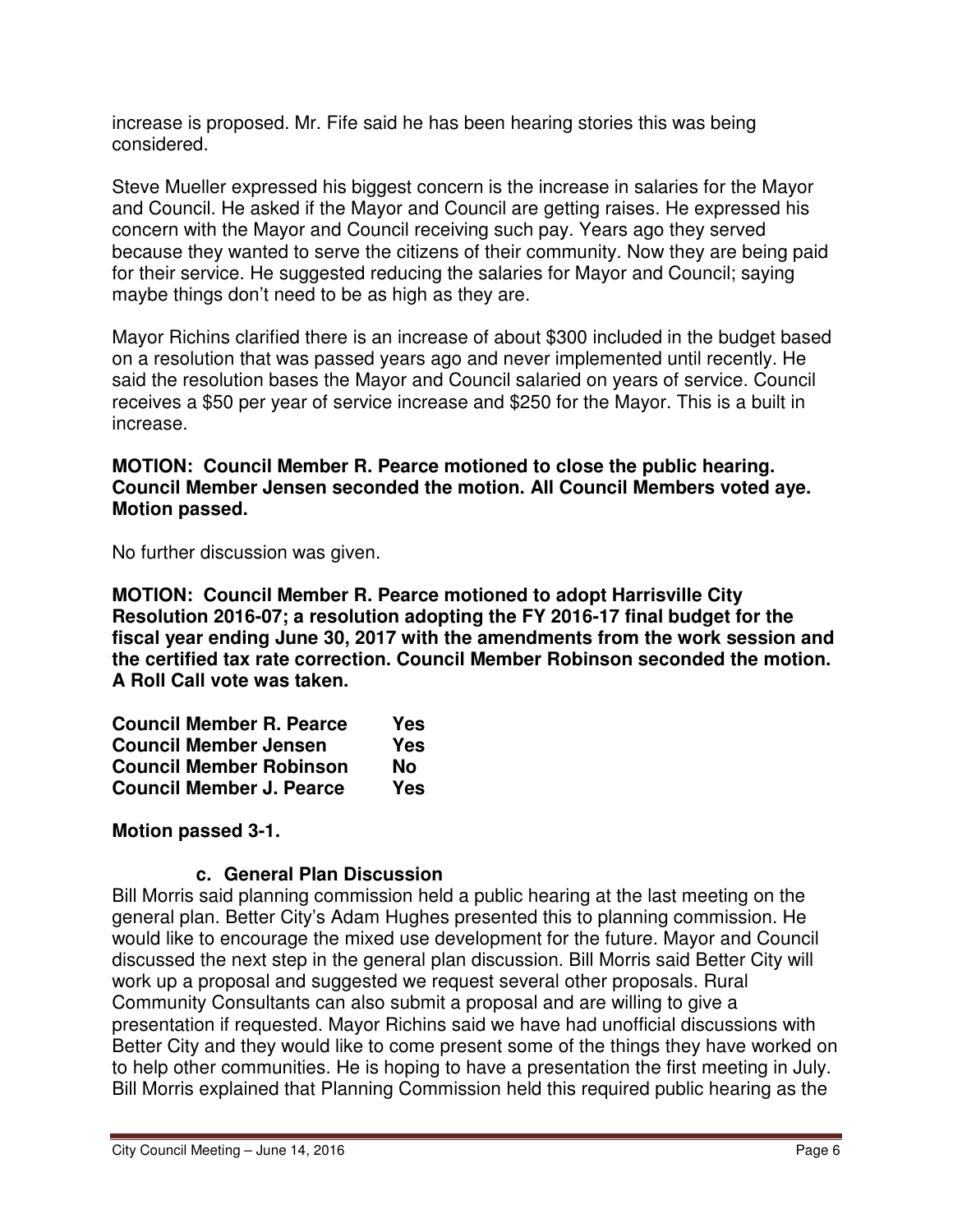kick off and now we are ready to proceed to the state of hiring a consultant. Council Member Ruth Pearce asked what needs to happen with zoning. Bill Morris said also presented at Planning Commission was a proposed horizontal mixed use. He asked the developer to re-evaluate the proposal to more of a mansion house concept with vertical mixed use. We will also hold public hearings on any new ordinances that will include regulations that allow for these mixed use zones. Council Member Jeff Pearce said he is not in favor of what was proposed in Planning Commission. He feels there are too many issues to address with that proposal which is tighter residential area than what is already in Harrisville.

Council Member Robinson asked if the Better City presentation information about the potential deficit can be included in the newsletter. Bill Morris said he will draft a notice and send it through for review.

### **d. Discussion/possible action to approve Assignment and Assumption of Development Agreement for Golf View Phase 2 Townhomes.**

Bill Morris said this item was presented in Planning Commission and recommended for approval through Council.

Council Member Jensen asked if the developer is required to notify the homeowners of the changes. Bill Morris said they are not required. Council Member Jensen expressed her concern with the potential of dropping property values on the existing townhomes with this new proposal because the buildings don't match. She said she contacted homeowners about building different buildings and received negative feedback. She is concerned with approving this with no input from current homeowners. Bill Morris said Council can send this back to Planning Commission and require a public hearing. Council Member Jensen said she would like to have this input because the majority of the townhomes are already in. She asked if there was a concept that is a compromise because the proposed concept looks different. Bill Morris said this is a different developer.

Joel Prince said in the previous development where this was done, it actually raised the property values of the existing homes. Council Member Jensen said she disagrees; they were increased because of the increase in sales due to the economy. She knows homeowners that have lost money on selling their homes and would like to allow the current owners some input.

Bill Morris suggested tabling this item until the developer can present the changes to homeowners. Council Member Robinson said he feels this is a proper way to handle things. Bill Morris said the developer would have to submit comments from the HOA meeting. Joel Prince asked if they can collect signatures. Council Member Jensen said she would like the homeowner's informed of the big changes since this will affect them. Council Member Ruth Pearce asked how often the HOA meets. Bill Morris said normally they don't. Joel Prince said they can hold a meeting. Bill Morris suggested Council decide what they want to require; saying a public hearing is an option and explained the requirements. Council Member Jensen said the earliest they could vote on this would be July 12, 2016, because that is the next meeting and suggested holding a public hearing at that time. Bill Morris commented if the HOA holds a separate meeting they will have to provide the minutes by the July 12<sup>th</sup> due date. Council Member Robinson asked if a certain percentage of attendance is required. Council Member Jensen said no, just as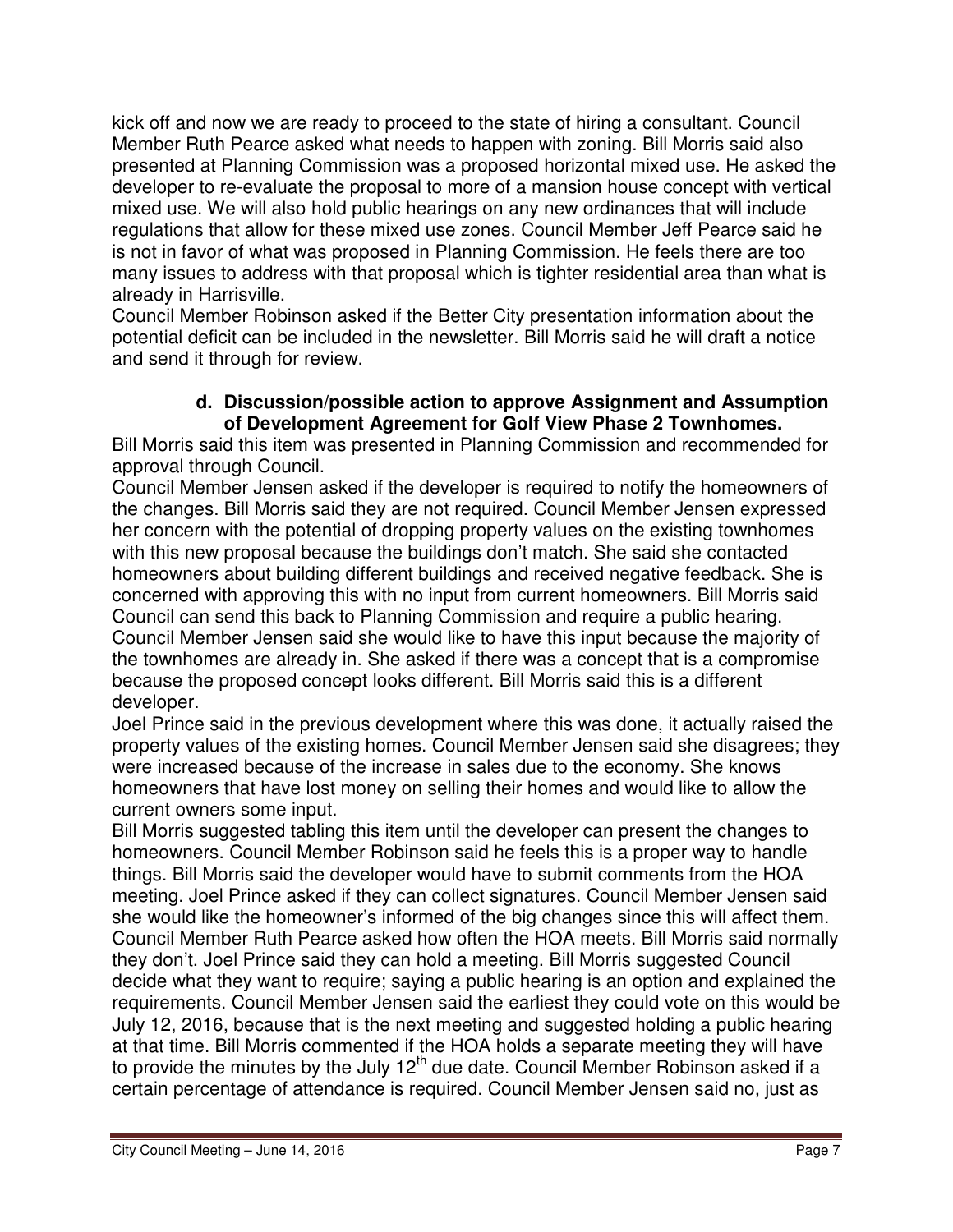long as the homeowner's are notified of the changes. She doesn't feel good about passing something that the current owner's may not know about. Bill Morris said the advertisement for a public hearing will be noticed in the newsletter and the newspaper. Jared Thompson asked what it is about the structure that Council doesn't like. Council Member Jensen said the fact they are completely different than the existing homes. They don't look the same and there was a huge problem when this happened in Golf Crest. Jared Thompson asked what requirements they are requesting because the style will change due to the fact that the materials used to build the existing homes are no longer available. Bill Morris said this is not necessarily the building appearance as much as giving proper notice to the residents.

#### **MOTION: Council Member Jensen motioned to table Assignment and Assumption of Development Agreement for Golf View Phase 2 Townhomes and set a public hearing for July 12, 2016. Council Member R. Pearce seconded the motion. All Council Members voted aye. Motion passed.**

Bill Morris suggested the developer have a PowerPoint presentation ready for the July  $12<sup>th</sup>$  public hearing.

### **e. Discussion/possible action to approve Harrisville Ordinance 480; an Ordinance amending various land use.**

Bill Morris explained before Gene Bingham and Ken Martin left they gave some updates that needed to be made to the land use ordinances. This ordinance includes a change to the setback requirement for accessory buildings; from 8 feet to 3 feet. Council Member Jeff Pearce commented the fire department is not in favor of such small setbacks. Bill Morris reminded Council this only applies to metal roofs. The setback requirement for asphalt roofs remains at 1 foot. Council Member Robinson asked for clarifications. Bill Morris explained that accessory buildings can be within 1 foot of the property line with asphalt roofs. This ordinance changes the metal roof setback to 3 feet instead of the previous 8 feet. Council Member Robinson asked if this includes rain gutters. Bill Morris explained that the building cannot be closer than 1 foot and rain gutters are not allowed to extend over the neighboring property. Council Member Ruth Pearce asked what needs to be done to change the 1 foot requirement. Bill Morris said that they can send this back to Planning Commission but this does not include the 1 foot setback. Mayor and Council gave a brief discussion on the neighboring city setback requirements. Council Member Jensen commented that on smaller zoning a larger setback requirement would put accessory buildings in the middle of yards. Bill Morris said this proposal includes changing the 8 foot requirement to 3 feet and the eves cannot be closer than ½ foot. Mayor and Council gave discussion on a variety of scenarios. Council Member Jeff Pearce said there is a fire safety issue with the smaller setback. Bill Morris said these are not designed for the fire department requirements but for storm water.

Another change in this ordinance updates the special provisions for political signs which will bring us into compliance with the Supreme Court recommendations.

The update to the subdivision ordinance brings us into compliance with state code and there was a section that contradicted itself in the cash escrow requirements. Council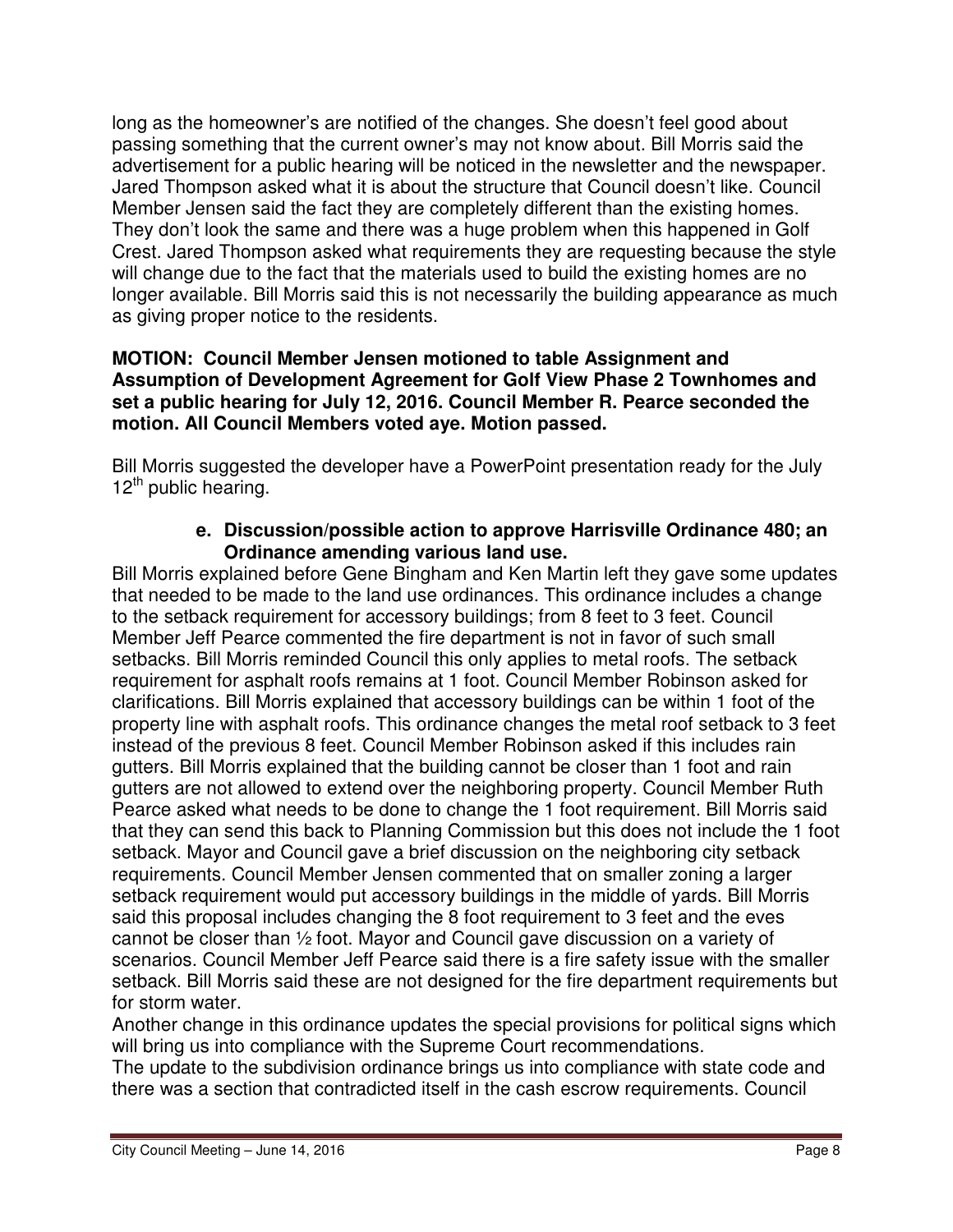Member Robinson asked if this is a new ordinance. Bill Morris explained that the crossed out portions are being removed and anything underlined is being added to existing ordinances. Anything that is regular text is not changing. Council Member Robinson asked what this is amending and if the original ordinance must be repealed. Bill Morris said no because the code is codified and can just be amended. Sometimes if there are a lot of changes to one ordinance he would recommend repealing and reenacting the ordinance but for small changes there is too much risk of leaving out something or missing something important by repealing the entire ordinance. This process is the same thing the state legislature does and is tracked with a legislative history.

**MOTION: Council Member Jensen motioned to approve Harrisville Ordinance 480; an Ordinance amending various land use. Council Member Ruth Pearce seconded the motion. A Roll Call Vote was taken.** 

| <b>Council Member R. Pearce</b> | Yes |
|---------------------------------|-----|
| <b>Council Member Jensen</b>    | Yes |
| <b>Council Member Robinson</b>  | Yes |
| <b>Council Member J. Pearce</b> | Yes |

# **Motion passed 4-0.**

### **5. Public Comments - (3 minute maximum)**

Greg Montgomery, 231 Larsen Lane, wanted to give his feedback about the setback discussion. He explained that zoning acts as one thing and building is separate. He gave examples of building requirements that define how a building is built. Additionally he wanted to comment about the noticing that is only through the paper and online. He inquired as to why the notices are not sent to the property owners as well. He feels this would help with notification. These costs can be passed through to the developer. He asked what is going on with Larsen Lane. Is there consideration for a bike lane or how many lanes of traffic? He would like to see a complete street concept with the general plan. He, himself, doesn't know what is happening on Larsen Lane and would like to see what the other resident input would be as well.

Mayor Richins said they are currently improving the East end of Larsen Lane by adding an additional left hand turn lane. Regarding the noticing, there were yellow signs placed on the property. Council Member Jensen said she can understand his concern and suggested incorporating the cost of noticing into the fee schedule. Jennie Knight explained she works together with Shanna Edwards to meet the required noticing in the newspaper and online. Although it may be more informative for residents to receive a letter, this is not what the current regulations require. Council Member Robinson inquired about safety concern of individuals. Bill Morris said safety concerns are included in the building code that Sean Lambert administers. Sean Lambert said this property was noticed at the entrance to Thoroughbred Meadows. Bill Morris said the developer will be returning for final approval. This development has not received approval through Council nor has the full discussion of widening Larsen Lane.